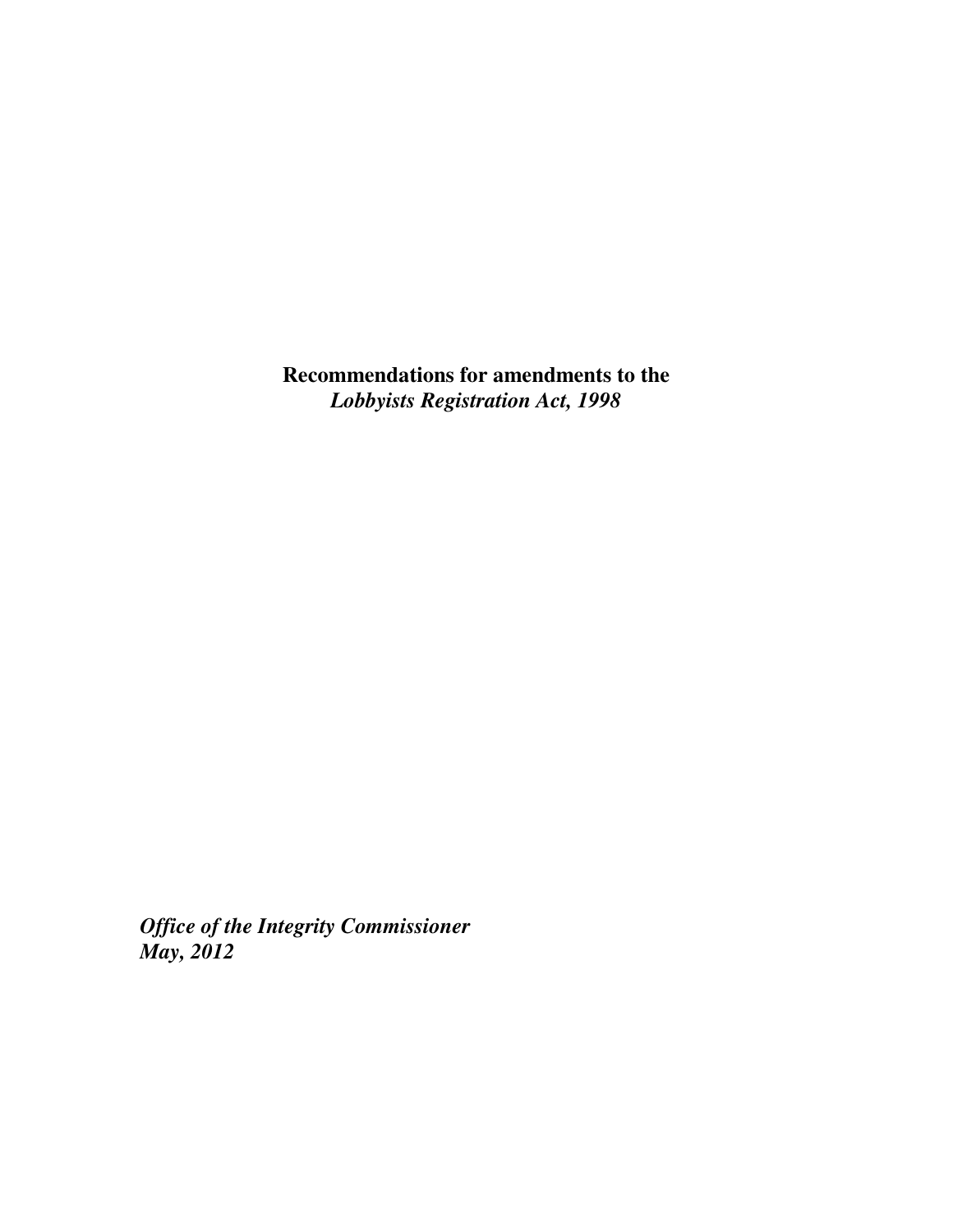### **Introduction**

The Lobbyists Registrar for Ontario is calling for a thorough and thoughtful review of Ontario's *Lobbyists Registration Act, 1998*, including consultation with all stakeholders.

Big picture questions need to be asked. Should lobbyists in Ontario be subject to a code of conduct? Is the time threshold to trigger the in-house lobbyist registration requirement still necessary? Should the Registrar be charged with investigative authority and the ability to issue penalties? In this document, the Registrar provides her views on these topics.

The Registrar is also seeking specific recommendations, such as clarification of certain defined terms, amalgamation of the two categories of in-house lobbyists, and greater parity between the information required to be disclosed by consultant lobbyists and in-house lobbyists.

The Registrar's guiding principle in putting forward these recommendations is that Ontario must strive to achieve the highest level of transparency possible about lobbying activities. The purpose of lobbying legislation is to ensure that the public can determine who is lobbying whom about what. Lobbying is part of the democratic process. Legislation that creates loopholes to avoid registration feeds a misconception that appearing on the registry is punitive or negative. It is not punitive to be required to register on the Ontario lobbyists registry.

The Registrar looks forward to participating in the review process.

#### **Overview of the Ontario Law**

The Act establishes a system for lobbyists' registration – not for lobbyists' regulation. Its main functions are to establish the Ontario Lobbyists Registry, specify registration triggers and requirements and appoint the Integrity Commissioner as the Registrar.

The Registry is available online. It contains current and historical information about registration since 1999, when the Act came into force. There are three types of lobbyists under the Act: consultant lobbyists, in-house lobbyists (organizations) and in-house lobbyists (persons and partnerships). In-house lobbyists (organizations) are employed at not-for-profit entities; in-house lobbyists (persons and partnerships) are employed at for profit entities.

The Act establishes when an individual must register their lobbying activities on the registry. Consultant lobbyists are required to register within 10 days of lobbying. In-house lobbyists are required to register when their time spent lobbying is a significant part of their duties. In-house lobbyists employed by for profit companies register and calculate significant part of duties on an individual basis. All in-house lobbyists employed by not-for-profit entities register together in a single return; significant part of duties is calculated using an aggregate of all time spent by all inhouse lobbyists.

Under the Act the Integrity Commissioner as the Registrar has: authority to issue non-binding advisory opinions and interpretation bulletins; limited powers to compel information from registered lobbyists; and, can remove a return from the registry or refuse to accept a return.

The Act contains offence provisions for failing to comply with the law and for putting a public office holder in a conflict of interest. The Commissioner has no investigative powers that could assist or support a charge under the offence provision.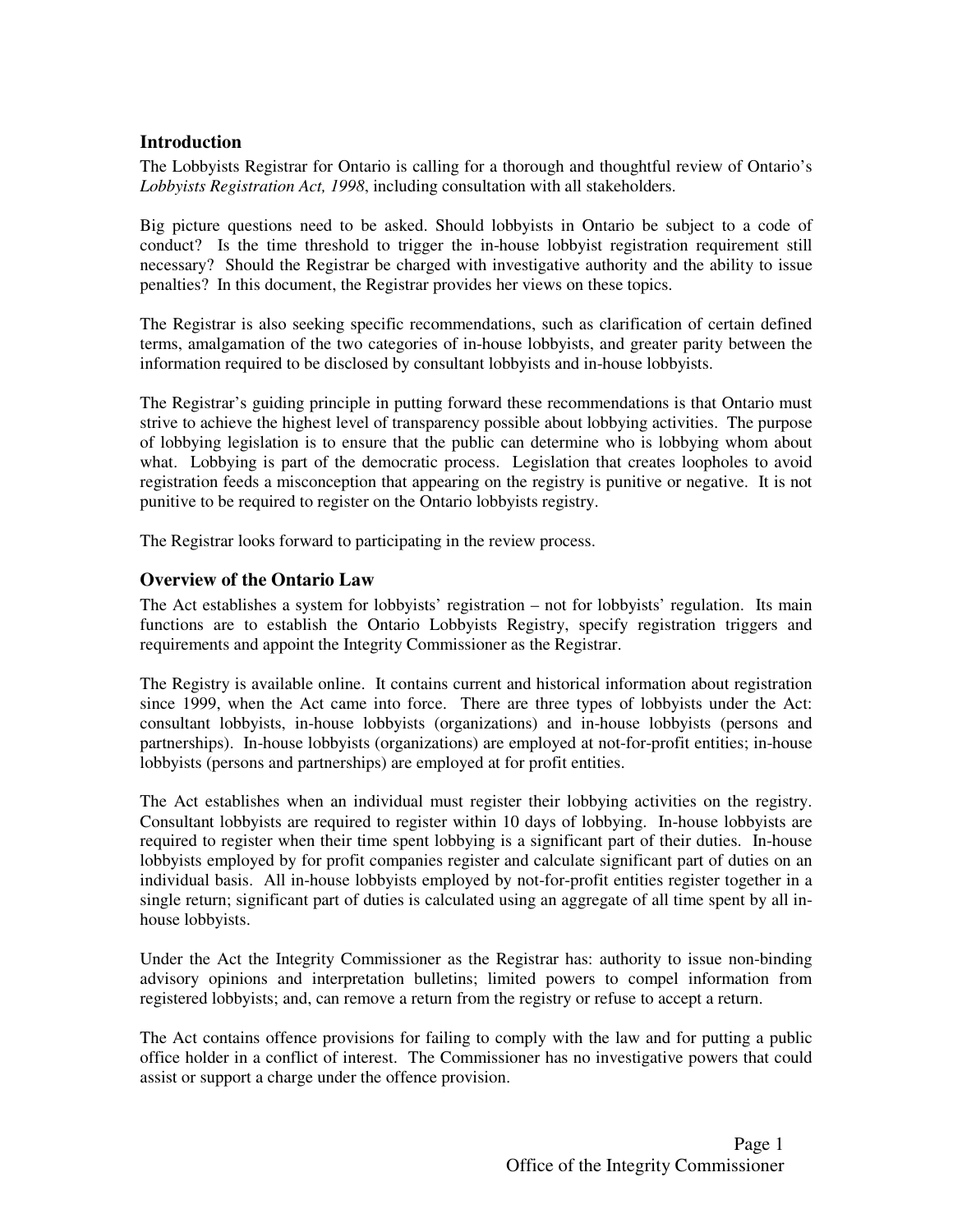## **Recommendations**

## *1. Provide the Registrar with investigation powers and the power to issue penalties*

#### Registrar's Position

- The Registrar recommends that:
	- o the Act be amended to provide the Registrar with investigation powers and powers to issue penalties, including administrative monetary penalties (AMPs), public reporting regarding contraventions and restrictions against lobbying;
	- o the offence provisions in the Act be maintained, to operate alongside of the penalty provisions;
	- o the model contained in the British Columbia legislation be used as a basis to develop a system that works for Ontario.

#### Context

The Registrar does not have investigation powers except for limited powers to request information from registered lobbyists. The Registrar uses the limited powers to deal with incomplete/inaccurate registrations, and makes informal inquiries of alleged unregistered lobbyists. Registrars in Quebec, B.C., Alberta, Newfoundland and Canada have investigation powers.

There are offence provisions in the Act. There has never been a charge or prosecution under these provisions. In the absence of investigation powers, the Registrar would have no role in relation to prosecution of any offence other than cooperation with the police authorities.

The Registrar advocates for a "what makes sense" approach and points to the B.C. and Alberta models that give the Commissioner/Registrar discretion to: 1) determine when an investigation would assist with compliance with the Act; 2) determine when to escalate to police or resolve at Commissioner/Registrar level; and 3) impose monetary penalties and/or lobbying restrictions.

The Registrar would be better equipped to encourage compliance if charged with investigation powers that enabled the Registrar to compel information from third parties. Additional investigation powers will likely require additional resources.

## *2. Introduce a restriction to prevent persons who lobby from being paid to provide advice to government*

### **Registrar's Position**

- The Registrar recommends that the Act be amended to state that it is not permissible for a person to be paid to provide advice to the government while at the same time lobbying the government about the same matter. The Registrar suggests modeling the restriction after section 2.1 and 2.2 in the B.C. *Lobbyists Registration Act* or section 6 of the Alberta *Lobbyists Registration Act*.
- The Registrar does not recommend including a Code of Conduct in the Act. However, if a Code is introduced, it is important that the legislation is clear with respect to how it is enforced and it must align with the rules in place for public office holders.

### **Context**

Ontario's Act focuses on registration, not the conduct of lobbyists. However, the Act makes it an offence to knowingly place a public office holder in a position of real or potential conflict of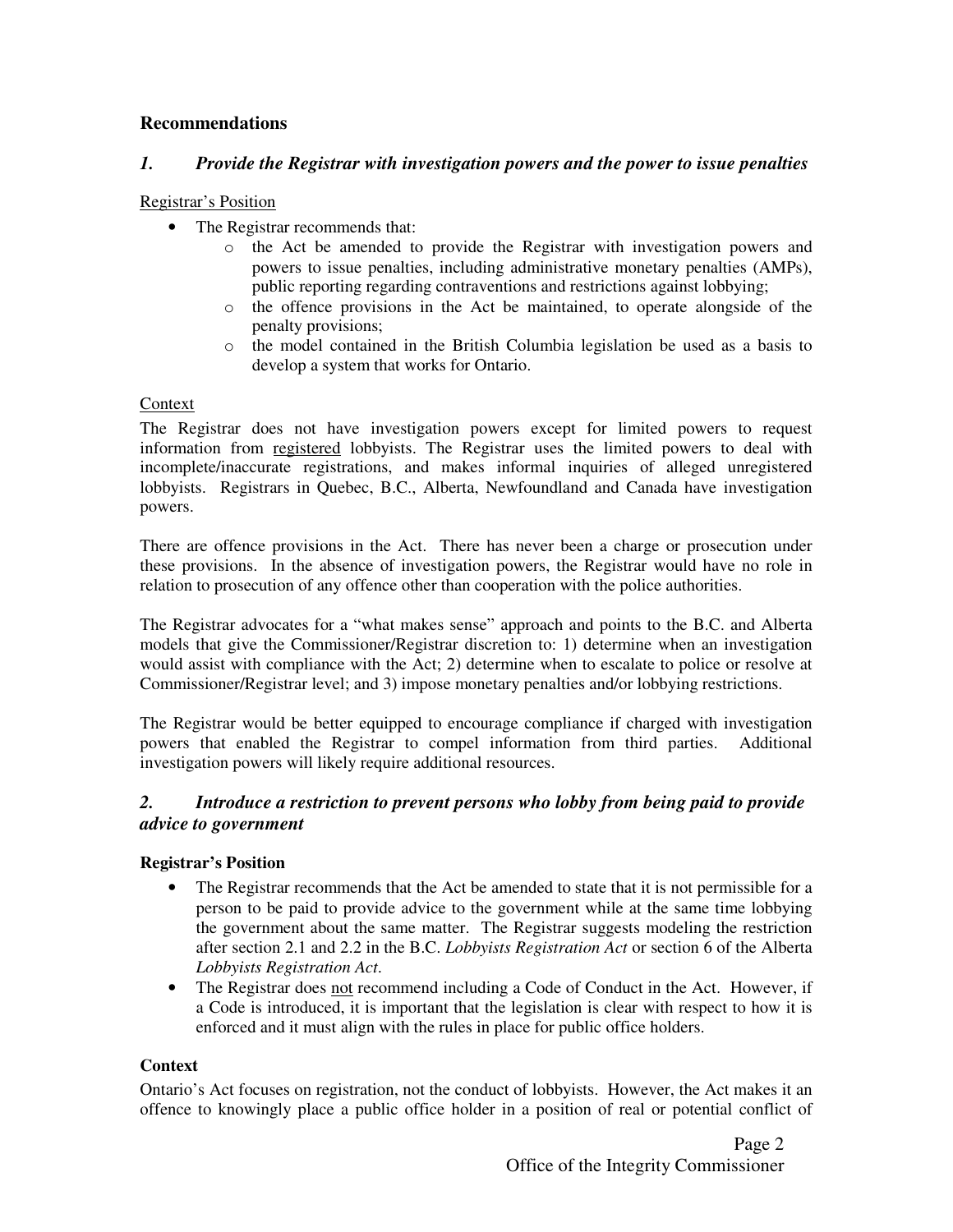interest and the definitions of conflict of interest align with the *Members' Integrity Act, 1994*. The Registrar has, within her existing mandate, provided informal advice to lobbyists in consideration of the rules of conduct in place for elected officials and public servants.

The Registrar is aware of the trend in Canada toward regulating conduct of lobbyists through codes of conduct and importantly, that lobbyists themselves advocate for such regulation. However, compared to most provincial and federal counterparts, the Ontario Registrar brings a unique perspective to this issue because of the multiple mandates housed within the Office of the Integrity Commissioner. The Registrar believes that resources are best focused on encouraging and ensuring proper conduct of elected officials and public servants, which makes it more difficult for lobbyists to engage in conduct contrary to standard codes of conduct. When carrying out her duties under the *Members' Integrity Act, 1994* and the *Public Service of Ontario Act, 2006* the Registrar is able to encourage MPPs, Ministers and Ministers' staff, as public office holders, to know and comply with the rules regarding influence and conflict of interest.

Legislation in the provinces of Alberta, B.C. and Manitoba has undergone recent review and codes of conduct have not been introduced. (The B.C. Registrar is currently conducting a consultation about whether a Code should be introduced.) However, all three provinces have introduced a new provision which clarifies that persons cannot provide paid advice to government and, at the same time, lobby about the same issue, which the Registrar believes is a sound principle.

# *3. Eliminate the "significant part of duties" threshold*

## Registrar's Position

• The Registrar recommends the elimination of the significant part of duties threshold, maintaining that all paid lobbying activity should be registered, regardless of the amount of time spent on the activity. In addition, the Registrar recommends that the Act be amended so that "paid" activity includes the donation of a lobbyist's time from one entity to another.

# **Context**

Most jurisdictions, including Ontario, have a threshold of time before registration is required for inhouse lobbyists. This is known as the "significant part of duties" threshold. It is calculated either on the basis of 20% of time or 100 hours per year. Ontario uses the 20% of time model.

There is a push nationally to eliminate the "significant part of duties" test. The federal Commissioner of Lobbyists has recommended that "significant part of duties" be eliminated from the federal Act. This recommendation is supported by the federal Parliamentary Committee reviewing that Act, the Canadian Bar Association and the Public Affairs Association of Canada.

# *4. Amalgamate the categories of In-house Lobbyists*

### Registrar's Position

• The Registrar recommends that the two categories of in-house lobbyists be amalgamated into one type of in-house lobbyist to align with legislation from other Canadian jurisdictions. This means that there would be a single, unified, category of in-house lobbyist, which is modeled after the current "organization" category, including frequency of registration and the single registration system.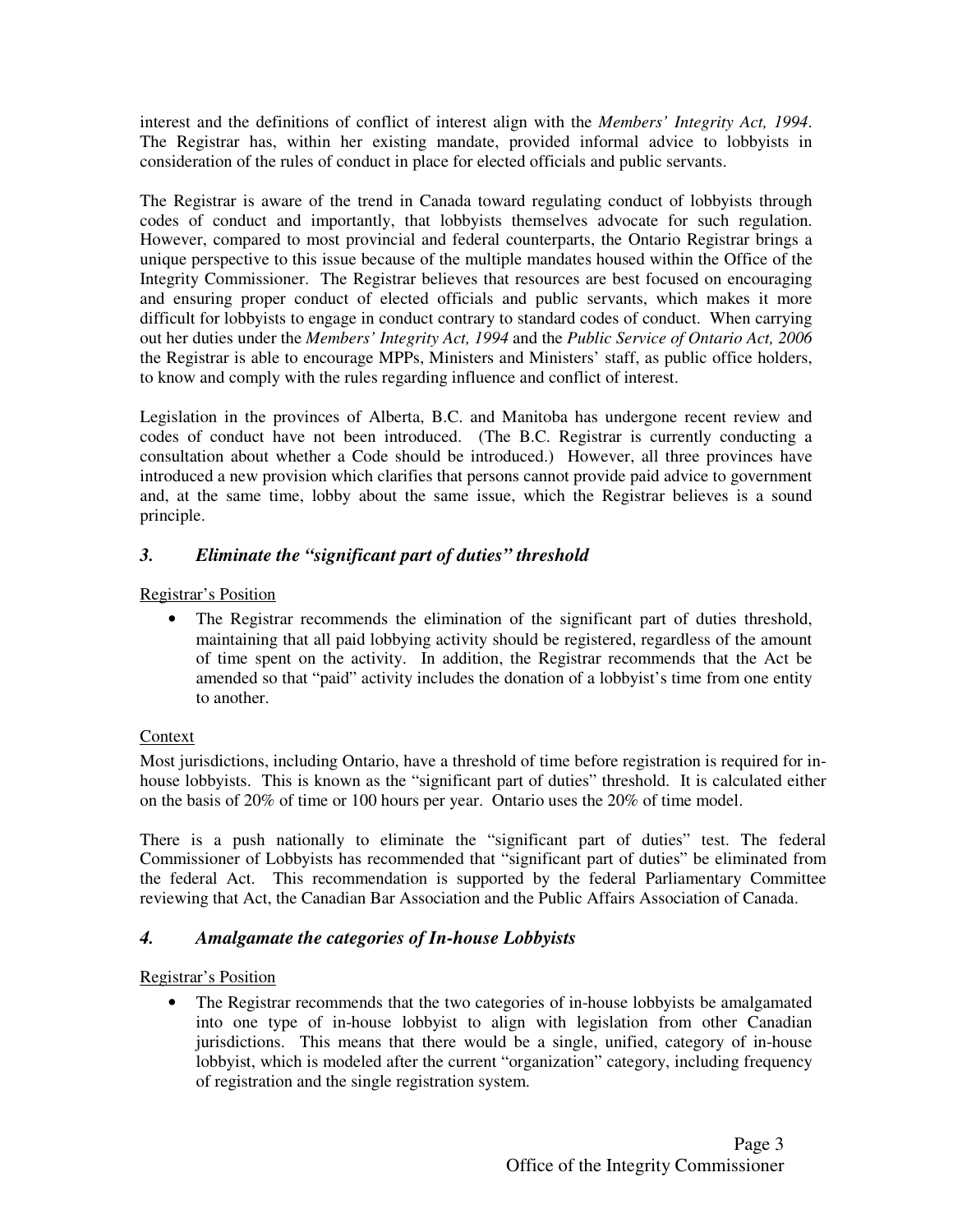#### Context

There are two types of in-house lobbyists in Ontario, with different registration rules and requirements for each.

First, there are lobbyists employed by **persons & partnerships** (e.g. corporate entities, businesses, etc.). These in-house lobbyists must register individually if they meet the "significant part of duty threshold". Employees who lobby, but do not meet the threshold, are not required to register. However, this also means that multiple returns will be filed if there is more than one lobbyist that meets the threshold. The filing obligation for this type of lobbyist is annual.

Second, there are lobbyists employed by **organizations** (e.g. not-for-profits, associations, etc.). This category requires that a single return be filed by the senior officer of the organization. All of the employees who lobby are listed on that one registration. The significant part of duties is calculated cumulatively. The filing obligation for this type of lobbyist is every six months.

The Registrar has observed that the two categories of lobbyists is unnecessarily confusing and does not promote maximum transparency. All jurisdictions except Nova Scotia require a single registration for each for-profit (and not-for-profit) entity engaged in lobbying.

## *5. Require former public officers who lobby to register on the Registry regardless of time spent lobbying and align the post-employment rules for ministers' staff with the Act*

Registrar's Position

- The Registrar recommends that, within a set timeframe of leaving their position, former public office holders be required to register their lobbying activity regardless of whether the entity for which they are an in-house lobbyist meets the significant part of duties threshold<sup>1</sup> or whether they are being paid to lobby.
- The Registrar recommends that relevant legislation be amended to clarify that the meaning of "lobby" in the post employment rules for public servants is the meaning of "lobby" as defined in the Act and is not limited to registrable lobbying,

### Context

l

The conflict of interest rules for public servants (ministers' staff and otherwise) contain a postemployment restriction against lobbying. "Lobby" is not defined in the *Conflict of Interest Rules* established by the *Public Service of Ontario Act, 2006* but the Commissioner has interpreted it to have the same meaning as "lobby" in the Act.

The post-employment lobbying restriction in the *Conflict of Interest Rules* restricts former public servants from lobbying the ministry for which a public servant worked for 12 months. Former public servants, therefore, can engage in legal lobbying of other ministries during the cooling off period or after the cooling off period has expired. If the former public servant works with an organization or a person or partnership, they are required to register only if the "significant part of duties" test is met.

 $<sup>1</sup>$  This recommendation would be moot if the significant part of duties threshold was eliminated.</sup>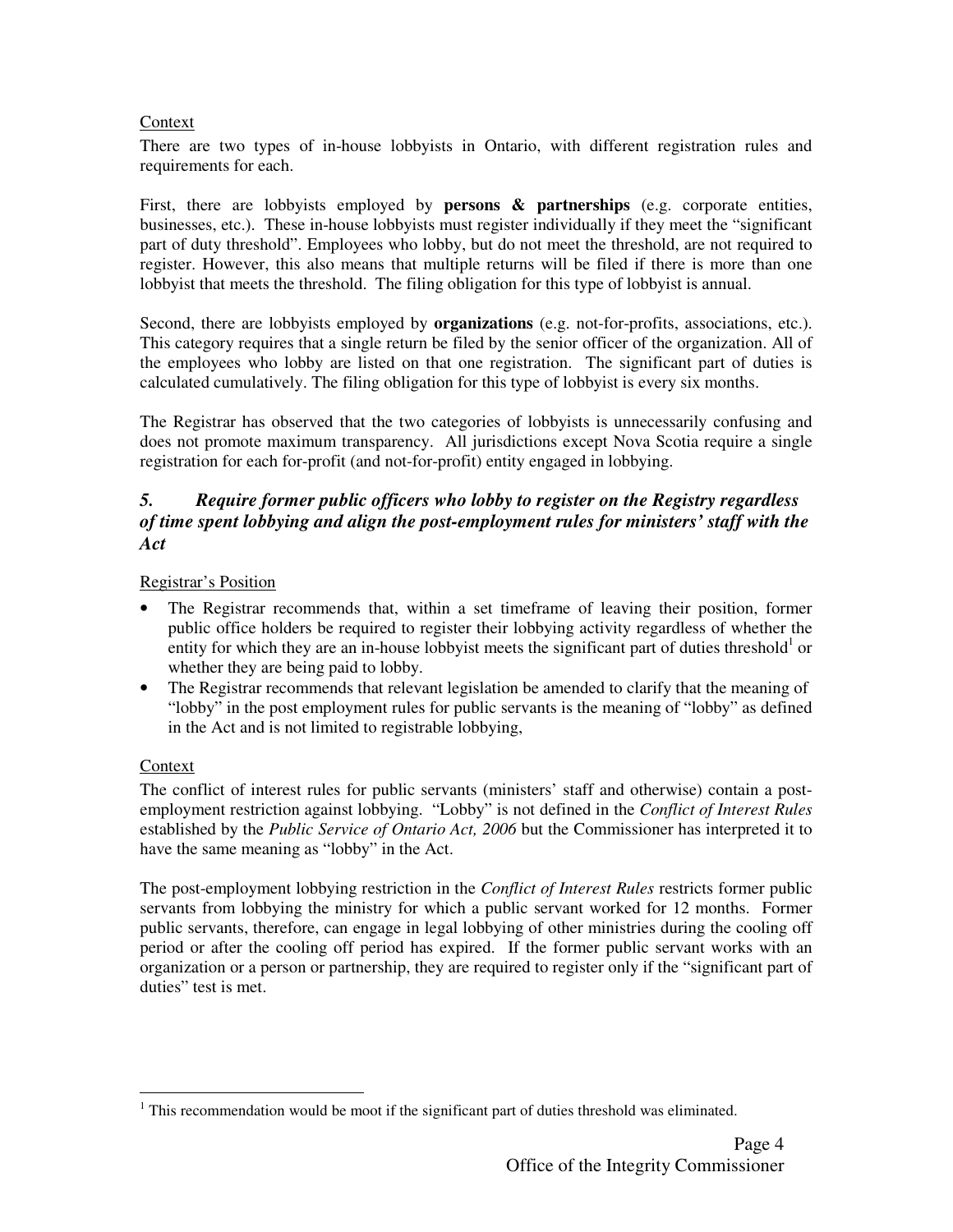# *6. Consult on and update the requirements for contents of return, require disclosure by lobbyists of public offices held and provide the Registrar with discretion to add new categories of information.*

### Registrar's Position

- The Registrar believes that all requirements for information required to be disclosed on the returns should be reviewed with the benefit of consultation with stakeholders.
- The Registrar recommends that the review of requirements be built on the principle that each type of lobbyist be required to provide no less information than another type of lobbyist (e.g. if an in-house lobbyist for an organization must describe the entity's membership, so must a consultant lobbyist hired by an organization).
- The Registrar seeks the authority to add new categories of information to be required to be disclosed in the future.
- The Registrar recommends that all prior senior public offices held by lobbyists be disclosed.

## Context

The Act requires updating regarding the information required in returns. On this topic in particular, the Registrar believes the legislature would benefit from input from stakeholders about what type of information is helpful and useful.

Outside of a broad review, the Registrar has identified a need to require that the same type of information is required to be disclosed for each category of lobbyist. In addition, the Registrar believes that the return should include information about the former public offices held by lobbyists. Finally, the Registrar seeks the authority to introduce new categories of information in the future should the Registrar be of the view that the category of information aligns with the goals of the Act.

# *7. Clarify that "grass-roots communications" (a type of indirect communication) is lobbying*

### Registrar's Position

• The Registrar recommends that the definition of "lobby" in the Act be amended to include the phrase "directly or through grass-roots communication" after the phrase "to communicate with a public office holder".

### Context

Lobbyists are required to disclose "grass-roots communication" but there is ambiguity in the Act about whether this type of activity meets the definition of lobby because the consultant or inhouse lobbyists may never have direct communication with a public office holder. The Registrar's interpretation of the Act is that grass-roots communication is lobbying. The Newfoundland legislation has recently been amended to align with the interpretation of the Registrar.

# *8. Clarify that in-house lobbyists include directors*

# Registrar's Position

• The Registrar seeks legislative clarity that directors are included as in-house lobbyists, which aligns with the Registrar's interpretation.